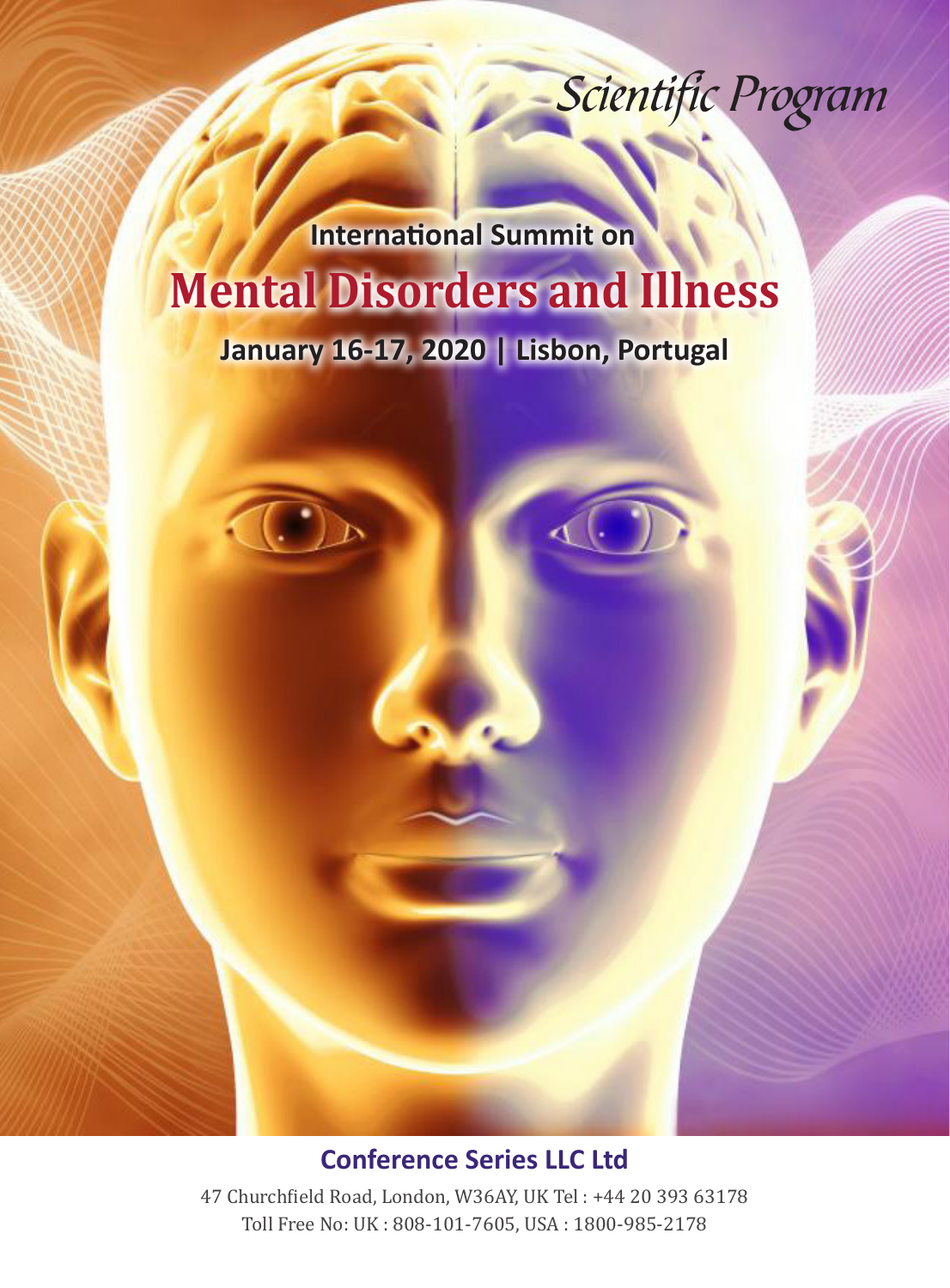**Day 1 January 16, 2020**

**09:00-09:50 Registrations** 

## **Meeting Hall @ Vasco da Gama I**

## **09:50-10:00** Opening Ceremony

| <b>Keynote Forum</b>                                                                                                                                                                               |                                                                                                                                                                      |
|----------------------------------------------------------------------------------------------------------------------------------------------------------------------------------------------------|----------------------------------------------------------------------------------------------------------------------------------------------------------------------|
| 10:00-10:45                                                                                                                                                                                        | Title: Delivery of nerve growth factor via nasal spray and CNS therapy: State of<br>the art                                                                          |
|                                                                                                                                                                                                    | Alberto de Bellis, Maria Rosaria Maglione Foundation Onlus, Italy                                                                                                    |
|                                                                                                                                                                                                    | Networking and Refreshments Break 10:45-11:00 @ Foyer                                                                                                                |
| 11:00-11:45                                                                                                                                                                                        | Title: The missing drug for neuropsychiatric patients: Radical compassion                                                                                            |
|                                                                                                                                                                                                    | Terri Nicole Sawyer, Utah Valley University, USA                                                                                                                     |
|                                                                                                                                                                                                    | <b>Panel Discussion</b>                                                                                                                                              |
| Sessions: Neurosurgery   Neurological Disorders   Brain Stroke   Brain Tumour and<br>Gliomas   Neurological Rehabilitation   Pediatric Neurology   Psychiatric Rehabilitation<br>  Clinical Trials |                                                                                                                                                                      |
| Chair: Alberto de Bellis, Maria Rosaria Maglione Foundation onlus, Italy                                                                                                                           |                                                                                                                                                                      |
|                                                                                                                                                                                                    | <b>Session Introduction</b>                                                                                                                                          |
|                                                                                                                                                                                                    |                                                                                                                                                                      |
| $11:45-12:15$                                                                                                                                                                                      | Title: Percutaneous balloon kyphoplasty for the compression vertebral fractures:<br>One year outcome in height restoration and correction/improvement of<br>kyphosis |
|                                                                                                                                                                                                    | Sandra Sungailaite, The James Cook University Hospital, UK                                                                                                           |
| $12:15 - 12:45$                                                                                                                                                                                    | Title: Attitude towards cough syrup abuse: A study of adolescents in Southwest<br><b>Nigeria</b>                                                                     |
|                                                                                                                                                                                                    | Ifeanyichukwu A Ogueji, University of Ibadan, Nigeria                                                                                                                |
| $12:45-13:15$                                                                                                                                                                                      | Title: Moving from hopeless to hopeful: Understanding the experiences of<br>adults in midlife living with anorexia nervosa                                           |
|                                                                                                                                                                                                    | Leslie A McCallum, University of Toronto, Canada                                                                                                                     |
|                                                                                                                                                                                                    | <b>Group Photo</b>                                                                                                                                                   |
|                                                                                                                                                                                                    | Lunch Break : 13:15-14:15 @ Restaurant                                                                                                                               |
| $14:15 - 14:45$                                                                                                                                                                                    | Title: Microvascular decompression: Incidence and prevention of post-operative<br>CSF leakage in a consecutive series of 134 patients                                |